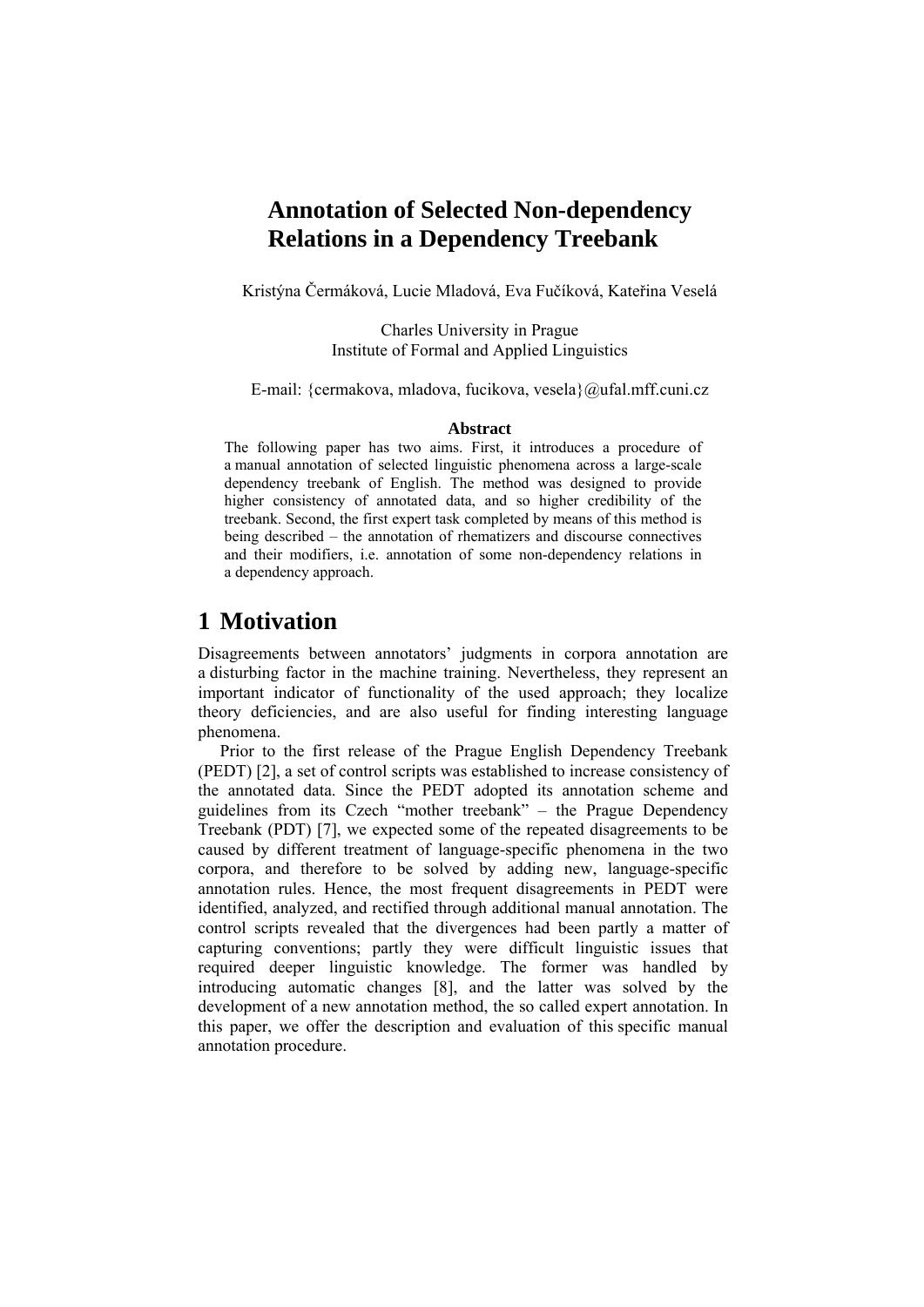## **2 Prague English Dependency Treebank**

The Prague English Dependency Treebank (PEDT) represents the Englishlanguage part of the Prague Czech-English Dependency Treebank (PCEDT, [1]). PCEDT is a parallel corpus developed by Czech linguists primarily for the purpose of experiments in machine translation with a special emphasis on dependency-based (structural) translation. PCEDT and therefore also PEDT are based on the long-standing Praguian linguistic tradition and the Functional Generative Description of language (FGD) [6], adapted for the current computational linguistics research needs. The first publicly released version PEDT 1.0 [2] comprises annotation of approximately 25% of all approximately 49 000 sentences from Penn Treebank III – the Wall Street Journal section.

Wall Street Journal texts in PEDT are manually annotated on the [tectogrammatical](http://ufal.mff.cuni.cz/pedt/tecto.html) layer which represents underlying syntactic structure and captures semantic relations. The tectogrammatical layer annotation comprises dependency structure in the form of a dependency tree, including semantic labeling (the so called functors), valency annotation, and some coreference relations. Currently, routine annotation proceeds (approximately 50% of the data have already been annotated), and annotation principles are refined. The goal of the project is to annotate the entire PTB III – WSJ. Simultaneously with the annotation of English data, Czech translations are annotated giving rise to the parallel PCEDT.

# **3 Annotation of Specific Phenomena**

The standard manual annotation of the tectogrammatical layer in PEDT proceeds since late 2006 on the dependency-converted tree structures. The division of the data into the original WSJ sections is preserved, with each annotator receiving one section at a time to be examined tree by tree. The inter-annotator agreement is measured regularly on a subset of simultaneously annotated data. For the two main attributes in the treebank, i.e. structure and functor, the agreement ranges from to 81 to 91% (functor) and 90 to 96% (structure) with a slight rising tendency.

A specific procedure was proposed to solve especially problematic syntactic issues, such as the treatment of some of the non-dependency edges described further in Section 4 of this paper. First, the nature of the problem was identified; second, the PEDT was scanned and sentences with the occurrence of the problematic phenomenon (problematic lexemes, phrases or functors) were selected and located into filelists. Particular questionable parts (nodes of the trees) within the filelists were highlighted in the annotation tool (see Figure 1) [4], and finally, "expert" annotators trained for the given linguistic task examined the filelists across all corpus sections. Where possible, correct analysis was pre-annotated automatically, for instance the correct lemmatization of typically unambiguous multiword expressions such as *as a result*, *for example* or *in other words*.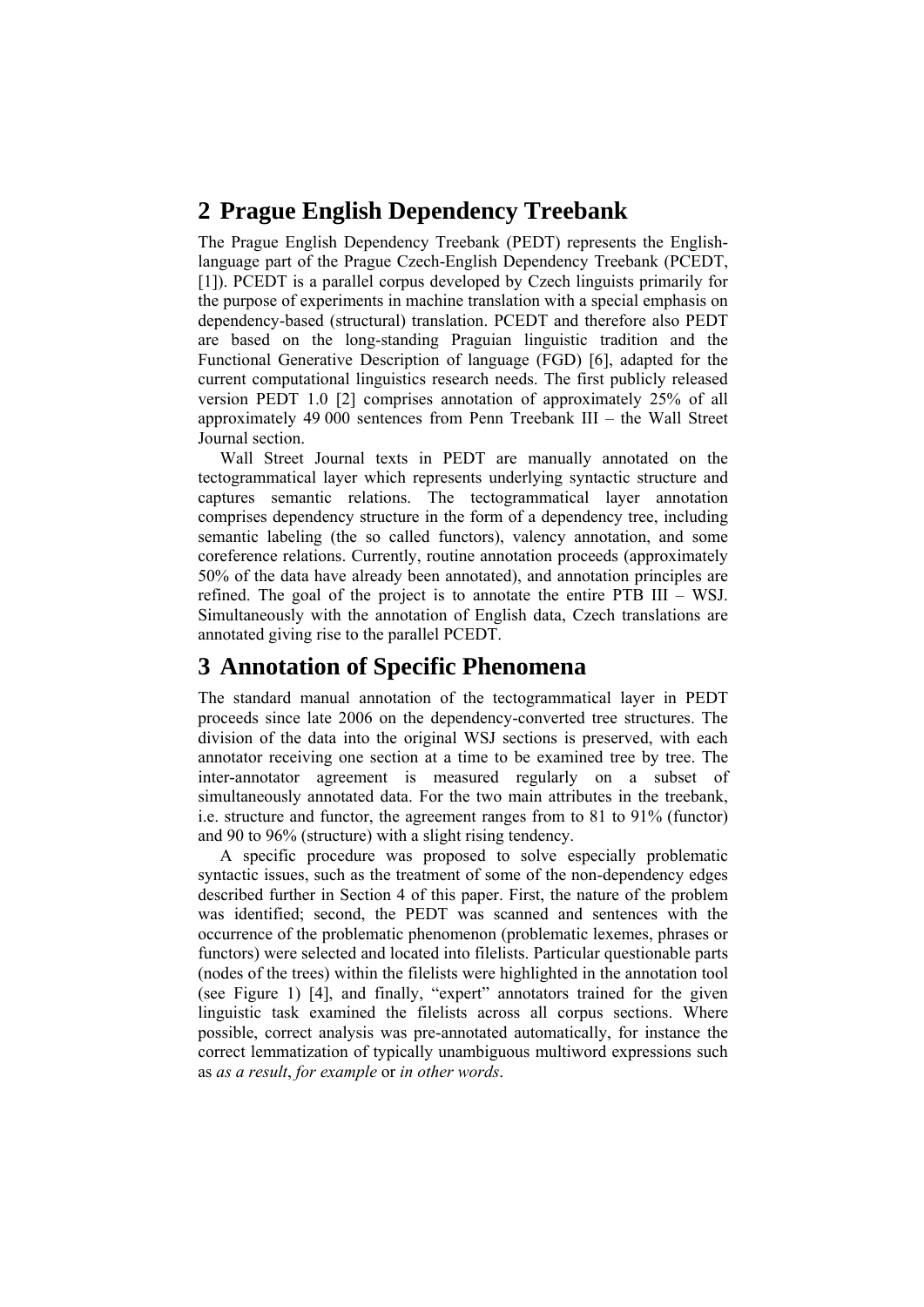

Figure 1: A highlighted node for the expert annotation in the tree editor TrEd

### **4 Non-dependency Relations in PEDT**

Based on the tradition of FGD, PEDT is a dependency corpus. However, it is able to convey various non-dependency relations by means of nondependency edges which are established to represent primarily parataxis and some other specific relations. In our specific phenomena annotation, we focused on the problematic non-dependency edges that are used to capture proposition modifiers (expressions with a lesser degree of integration into the syntactic structure, such as modal and attitude markers, focusing and additive expressions, etc.). In PEDT, these are roughly reflected by nodes with the semantic role of:

- expressions referring to preceding contexts (PREC),
- rhematizers (RHEM),
- conjunction modifiers (CM),
- and marginally attitude (ATT).

Nodes with the functor (semantic label) PREC function as discourse connectives. Basic forms of these linking expressions are adverbials (*consequently*), particles (*yet*), some prepositional phrases (*in addition*), and paratactic connectives (*therefore*). From the point of view of traditional English grammars [5], they are partly homonymous with verbal complements, most often with temporal and spatial ones. If they assist in connecting paratactically conjoined elements, they are usually assigned the functor for conjunction modifiers (CM).

The nodes with the functor RHEM function as rhematizers, i.e. expressions whose function is to signal the topic-focus articulation categories in a sentence, namely the communicatively most important categories – the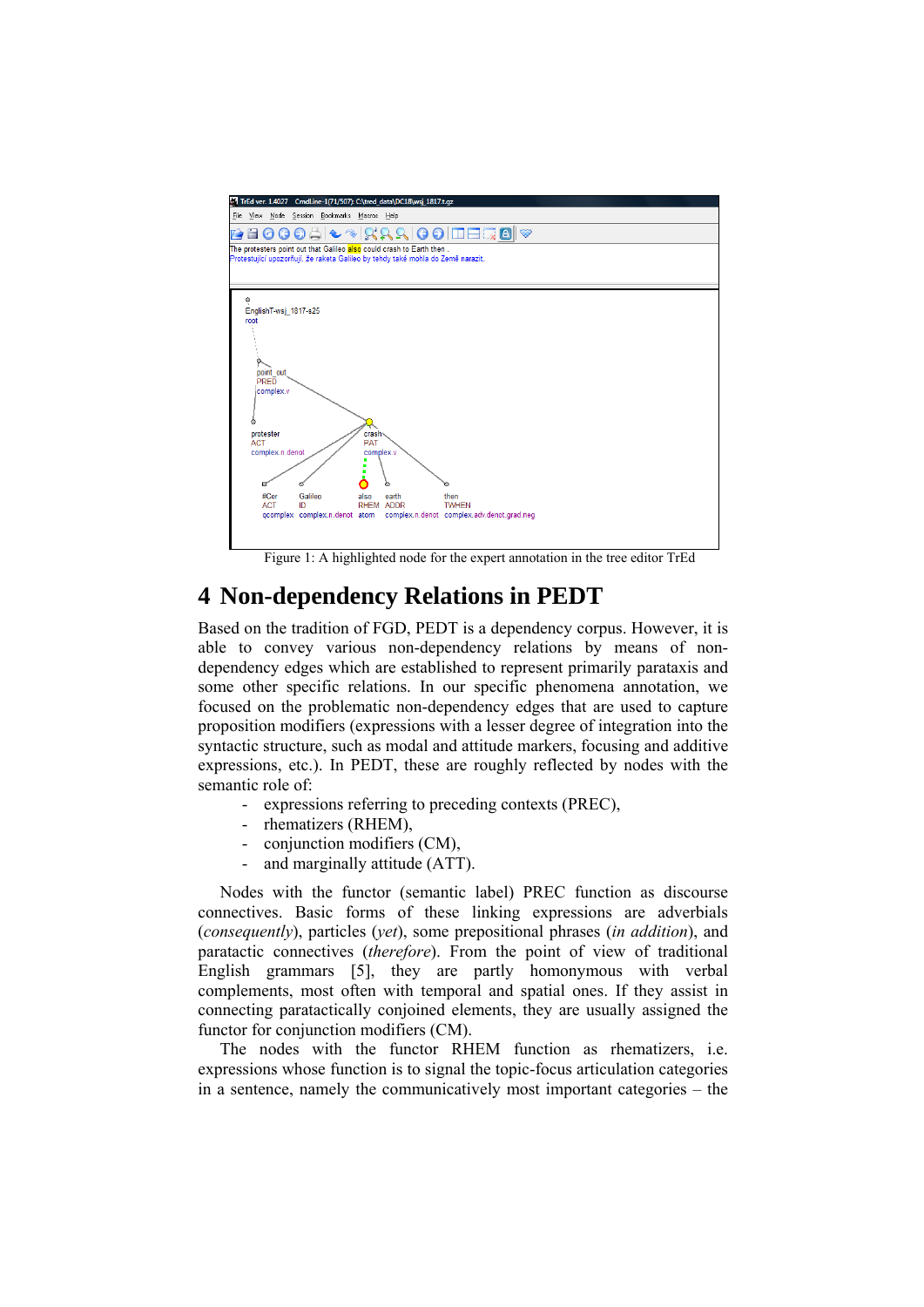focus and contrastive topic [3], and their scope is indicated by a nondependency edge. Rhematizers, e.g. *even, just, solely, exactly, precisely, only, alone, merely, simply, especially, particularly, in particular* resemble adverbials but they differ from them by their ability to modify not only a verb and adjective but also a syntactic noun. Additive expressions such as *too, also, again, equally, similarly, likewise, as well, in addition* rank sometimes among rhematizers although their function is primarily connective.

The first specific phenomena annotation completed throughout the PEDT is the annotation of the described semantic groups, mainly PREC and **RHEM** 

## **5 Rhematizers and Discourse Connectives in PEDT**

In this section, we describe some of the repeatedly occurring problems concerning non-dependency edges from the linguistic point of view. Within the group examined, there is a huge functional homonymy among various uses of the same lexical unit. Sometimes, only a larger context and its analysis from the point of view of topic-focus articulation and/or discourse structure are needed to interpret the function of a particle or adverbial correctly. However, in certain cases, even with substantial background knowledge, an unambiguous solution is not to be found. For our annotation it was crucial to distinguish between the cases in which the given expression had its original adverbial meaning (i.e. there was a proper dependency relation), and the cases in which it functioned otherwise (i.e. as a node with a non-dependency edge).

#### **5.1 Rhematizers and Extent Adjuncts**

One of the most disputed problems is the homonymy of expressions with the semantic component of extent in their meaning. If they express the extent or degree, they are interpreted as extent adjuncts, e.g. (1a). But, if the interpretation allows also the "*primarily*" meaning, as possibly in (1b), it can be treated both as a syntactic member with the semantic role of extent or as a focalizing element.

- (1a) *He has cancelled numerous campaign appointments and was largely inaccessible to the media until the stock story broke.*
- (1b) *The enormous inflation over the past 30 years was largely due to monetary policy.*

Another problematic group is represented by "typical" rhematizers, e.g. (2a). However, it should be noted that if such "typical" rhematizers modify a numeral or another quantitative expression, e.g. (2b) they act precisely like regular extent modifiers without a rhematizing function, cf. (2c):

- (2a) *We invited only friends.*
- (2b) *We invited only five friends.*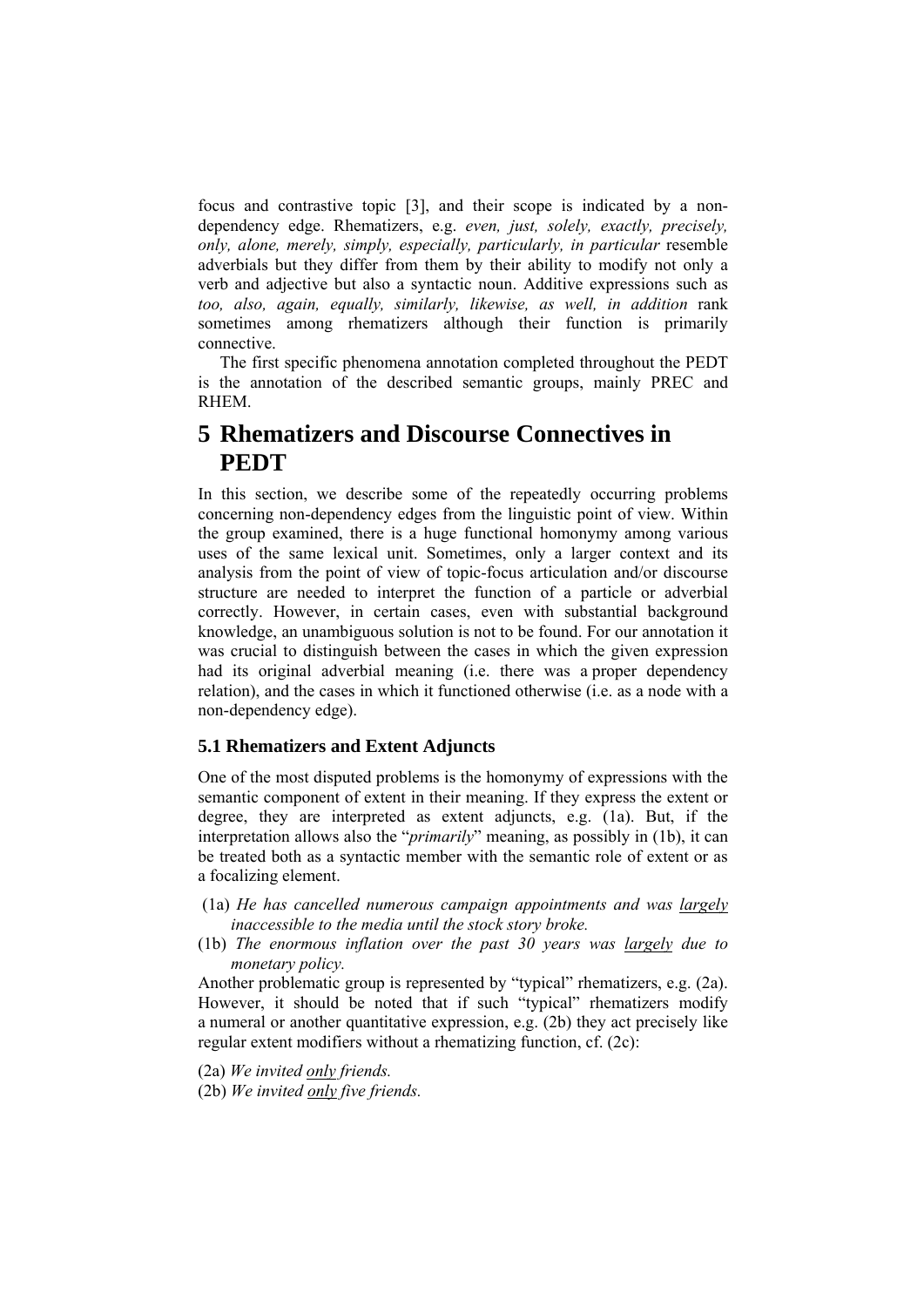#### (2c) *We invited exactly five friends.*

In (1b) and (2b), both interpretations are correct depending on the point of view of the analysis. Yet, for the purpose of semantic labeling in PEDT, a uniform rule for such cases had to be established. Therefore, (1b) was treated as a rhematizer and (2b) as an adjunct of extent.

#### **5.2 Rhematizers and Discourse Connectives**

Rhematizers relate to a smaller or larger part of a clause, i.e. they can have a narrower or wider scope. Rhematizers with a narrow scope are easy to recognize, the only problematic usage of rhematizers in English is their position right before the verb, e.g. (3a), and (3b). With regard to the preceding context, annotators are able to distinguish between a narrow scope, e.g. (3a) and a wide scope of the rhematizer, e.g. (3b). Hence, only a larger context can help determine the scope of the rhematizer, and recognize whether the rhematizer relates to elements that precede and/or follow in the surface word order.

Further, if the rhematizer has an additive meaning and stands before the verb as in (3b), it can coincide with the function of a discourse connective. Discourse connectives, unlike rhematizers, relate always to two arguments, they connect two text spans. When a sentence-initial *also* is separated by a comma, it is treated always as a discourse connective (3c). The difference between (3b) and (3c) is considered formal, not semantic. Therefore, *also* in (3b) can be treated both as a rhematizer (RHEM) and a discourse connective (PREC) with equal validity. The type of sentences as in (3b) caused major problems in the expert annotation, also because of its high frequency in the treebank texts.

- (3a) *Crude oil for November delivery edged up by 16 cents a barrel to \$ 20.75 a barrel. Heating oil prices also rose.*
- (3b) *The complex restructuring transforms London-based WCRS from primarily a creator of advertising into one of Europe's largest buyers of advertising time and space. It also creates a newly merged world-wide ad agency controlled by Eurocom.*
- (3c) *The company said a drop in activity in the powerboat industry reduced sales volume at its two marine-related operations. Also, the company said its commercial products operation failed to meet forecasts.*

### **6 Inter-annotator Agreement**

Three annotators who also have long-term experience with standard annotation of PEDT were trained for the specific task, and they annotated approx. 3000 problematic structures each. 515 structures were annotated by all three of them as a set of data for IAA measurement. The measurement itself is derived from the basic IAA measurement script for standard annotations [8], and it proceeds roughly as follows: Within the set of nodes either highlighted or touched by any of the three trained annotators, agreement regarding four attributes was computed between each pair of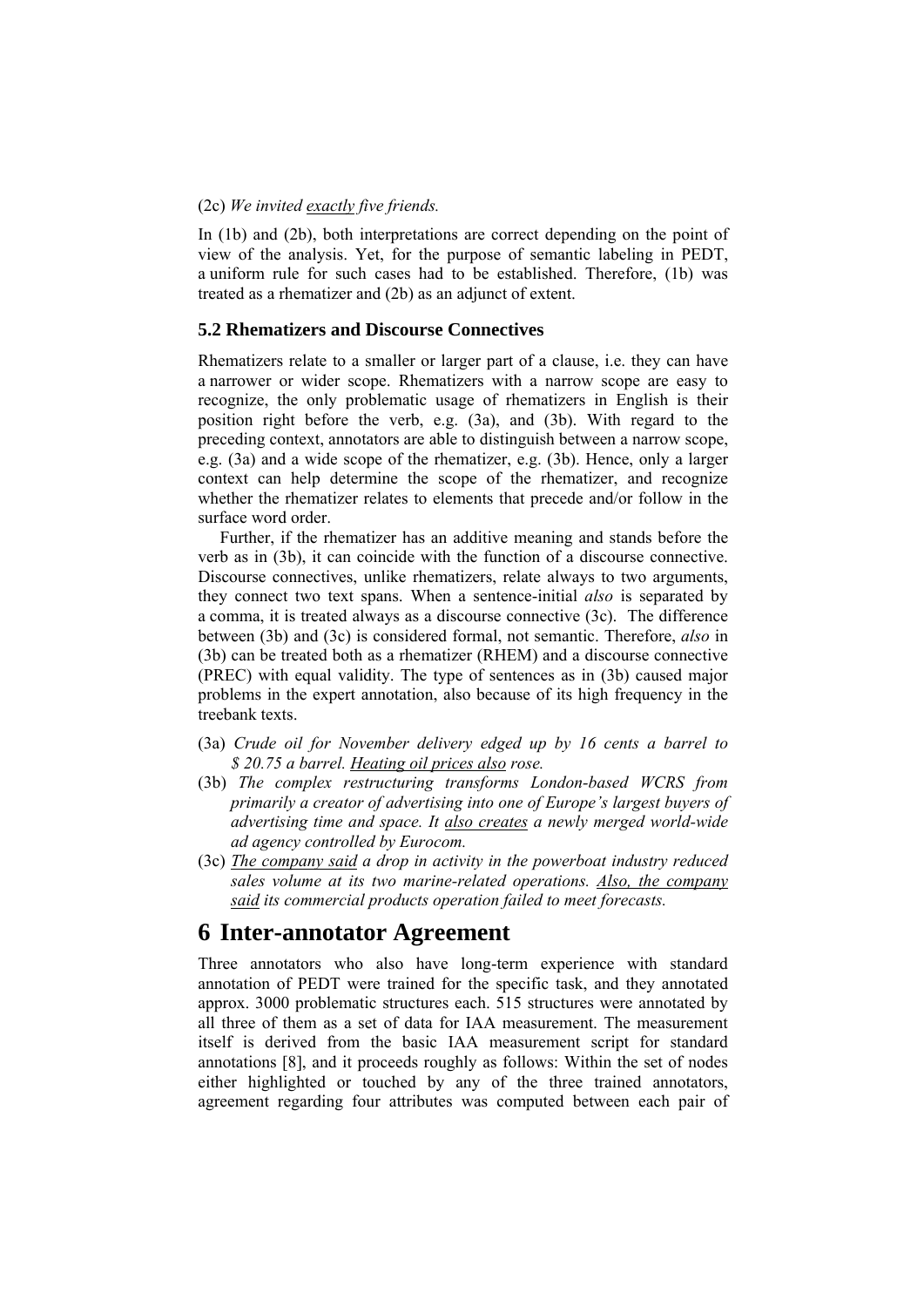annotators. The attributes are the following: **structure** (parent node), **functor**, **tectogrammatical lemma** of the node, and **a/aux.rf**, i.e. links to the lower layer of surface syntax. The results are summed up in the Table 1.

| Attribute/<br>Annotator pair | Structure | Functor  | T-lemma | A/aux.rf |
|------------------------------|-----------|----------|---------|----------|
| $A \times B$                 | 91.2%     | $91.1\%$ | 98.9%   | $96.2\%$ |
| $B \times C$                 | 90.6%     | 89.6%    | 98.9%   | 92.7%    |
| C x A                        | $92.1\%$  | 89.3%    | 99.1%   | 93.6%    |

Table 1: IAA Measurement for specific phenomena annotation in the PEDT

In terms of expert annotation as such, the results can be considered satisfactory. They show that the method applied supported a unified approach to the phenomenon of focusing and additive expressions. The results are slightly higher for the same two annotator pairs compared to their recent results in standard, much more complex annotation. They also prove that the most difficult task for annotators (both in standard and specific phenomena annotation) is the agreement in functor. To sum up, before the implementation of the expert annotation, the most frequent instances of interannotator disagreement were caused by the lack of precise guidelines which allowed more interpretations. In the expert annotation, such disagreements occur extremely rarely.

### **7 Conclusion and Future Work**

Our specific annotation proved to be an effective solution of the annotation of complicated phenomena. It eliminates mistakes, and simultaneously does not inhibit the standard annotation from proceeding. We were able to refine more than 9000 sentences, which is approx. 19% of the treebank. As we expected, the problematic issues examined such as the distinction between the rhematizing, discourse linking and simply adverbial function of homonyms or defining the scope of a rhematizer are too complex to be currently successfully resolved merely by automatic annotation.

The new annotation method demonstrated a significant difference between English and Czech not only in terms of standard word order principles (as is generally known) but also in terms of rhematizer positioning principles. On the one hand, English word order is largely determined by grammatical principles and as such it displays less flexibility than Czech word order. On the other hand, rhematizer positioning in English is far more flexible than it is in Czech. The data concerned in the specialized annotation show that English (unlike Czech) is able to place rhematizing expressions on the border between the topic and focus notwithstanding their distance (in the linear surface word order) from the focus proper, i.e. the informationally most weighted element. Anyway, it was not the surface position but the scope of pre-verbal rhematizers that was most problematic issue even for trained annotators.